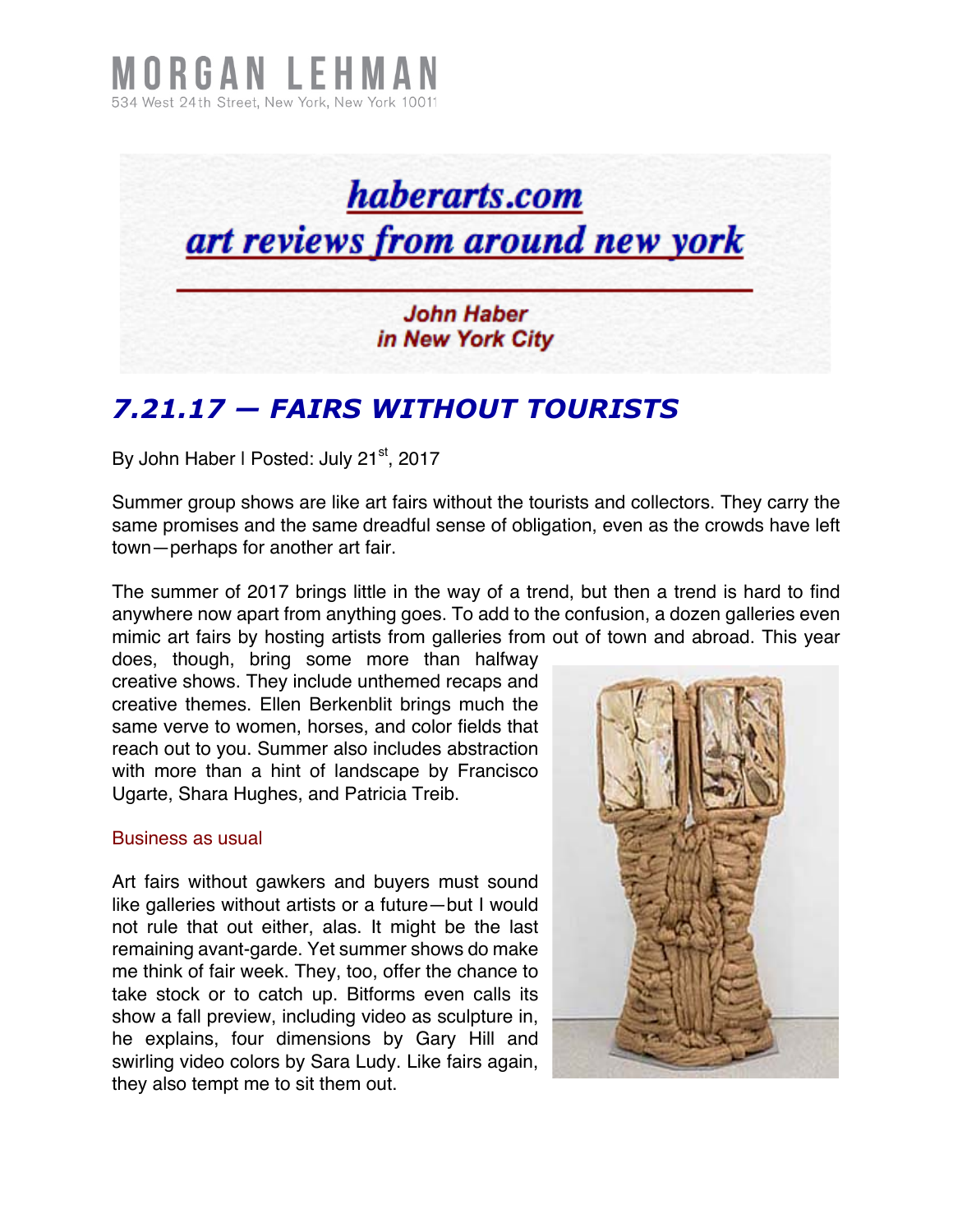# MORGAN LEHMAN

534 West 24th Street, New York, New York 10011

Who needs yet another forced theme or unthemed sprawl? Not that recaps of old and new friends are all bad. Canada gallery makes clear that it has some shocks left, with a full room of streaming black cords by Heather Watkins approaching life forms—and with art between torn clothing and posters by Kristan Kennedy visible on the back wall. Lennon, Weinberg allows gallery artists like Jill Moser and Melissa Meyer to choose counterparts and influences that, often as not, blend right in. A stalwart defender of abstraction like McKenzie can approach routine, but several artists there go big, including Plexiglas triangles high on the wall by Doreen McCarthy and wide brushstrokes by Andrea Belag. Don Voisine shows that he need not use black to add translucency or to unsettle his symmetry.

Not all themes are forced either. At their best, they may even sound routine. In the case of women artists, make that overdue to sound routine, and Michael Rosenfeld makes the point in its exhibition's title, "The Time Is Now." It also has the commitment and resources for a credible history. It outdid the Studio Museum in Harlem with its survey of Alma Thomas, who again appears. So do the likes of Magdalena Abakanowicz, Grace Hartigan, Louise Nevelson, Lee Krasner, and Joan Mitchell.

Not everything, though, is a textbook history of the late twentieth century. In accord with its program, the gallery includes such black artists as Thomas, Betye Saar, and Barbara Chase-Riboud. It also reaches back to Surrealism by Dorothea Tanning, Kay Sage, and Irene Rice Pereira, along with early fabric art by Lenore Tawney. Lee Lozano looks unusually sleek in her machine-inspired abstraction. Perhaps the first drip painter gets her due as well. Janet Sobel was not just an outsider artist.

Galerie Lelong, too, has a shot at what is becoming the usual. After retrospectives of Lygia Clark and Lygia Pape, plus one coming up for Hélio Oiticica, it must seem that museums can no longer get enough of Latin American art or Neo-Concretism. Yet one can almost forget that Grupo Frente in Brazil was indeed a movement—one that could make the elements of geometric abstraction pop. "**Brushless**" at Morgan Lehman has to sound like more business as usual. A roller, a rubbing, or a palette knife should not come as a surprise, not even in such capable hands. Still, poured paint from Carolanna Parlato, shaped by tilting the canvas, and hard edges by Halsey Hathaway, made with an atomizer, had me wondering that they pulled it off.

The most ambitious theme may well be the simplest, with two full floors of "White Heat" at Marc Straus, for all its limits. It cannot offer white painting by Alberto Burri, Robert Rauschenberg, Jasper Johns, Agnes Martin, Valerie Jaudon, or Robert Ryman—or lattices of white cubes by Sol LeWitt. It includes sculpture, where a patina of white is more an option than a reduction, even with deadly nightshade covered in frost by Jeanne Silverthorne or a brutal torso by Nicole Eisenman, like a horse by Raymond Duchamp-Villon as a frat boy. Mostly, it eschews color in favor of a textured surface, with Europeans more concerned for elegance than a revolution. Yet it, too, reminds me of summer. Even in off season for galleries, the heat is on.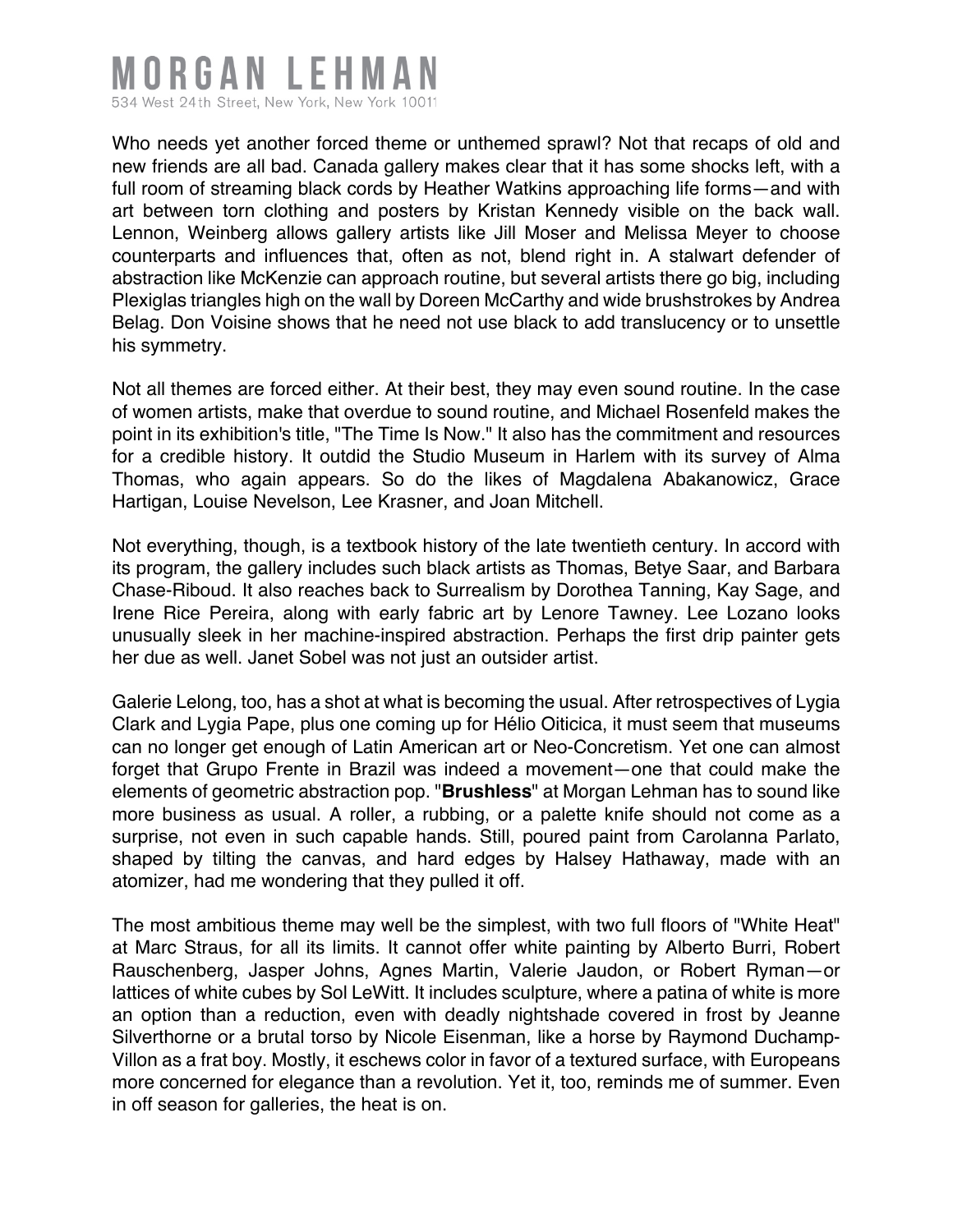### ORGAN LEHM 534 West 24th Street, New York, New York 10011

#### Reaching for you

Ellen Berkenblit makes you step back, only to wonder what you missed. You step back from big canvases, big colors, and plenty of black. You step back from a horse rearing in profile in the darkness, lest it trample you, or an umbrella in a cage, lest it poke you in the face. You step back from a bulbous foot and ankle with a single toe, lest it kick you in the face. You step back from a hand plucking a flower, as *Tincture of Musk*, to avoid the smell. Besides, those archly curved fingers with their red nail polish could instead be reaching for you.

Berkenblit is always in your face, and the greater part of you might like it that way. You might even wish that she were reaching for you. She paints pleasures and temptations, with a small cast that boils down to just that horse and just that woman, as obvious projections of the artist. She means them to project a long way. You do not step back as you would for the majestic symmetry of an abstraction by Jackson Pollock, say, or the busy narrative of Paolo Veronese in the Renaissance, but rather for the comic energy of a pointy nose out a graphic novel. Just bear in mind that she may be laughing at you.

You may not find it so easy to laugh along with her. More often, the horse looks slightly down and slightly sad, but still larger the life. The woman appears at her most confident striding across and into the canvas, past still more flowers, wearing only a velvet ribbon around her neck. The horse faces an American flag with colors wildly at odds with reality, and the woman's skin is a peculiar shade of violet. The colors could be unsettling the painting or you. Berkenblit works in layers and gestures, with a brush or palette knife. Those blacks may combine colors, bright colors may have warmer underpainting, and hard edges may dissolve halfway into shadow.

The comic-strip outlines and surfeit of flesh are heirs to Carroll Dunham, although with more attention to painting. They have just as much to do with the characters bordering on abstraction common to art right now, although never quite as slippery. They do not inhabit the anxious allegories of Dana Schutz or the enigmatic interiors of Patricia Treib. They may look to Henri Matisse for their large fields of color, but without the classicism. They are just too concerned for sensuality. Berkenblit may paint over charcoal or over calico, ever mindful of what she exposes or effaces.

When it comes to sex, you may miss the irony of Eric Fischl, the sheer madness of Carol Rama before him, or a more self-conscious feminism. Berkenblit can seem by comparison way too obvious and a little too self-involved. She is, though, always a painter and never quite what she seems. A title like *I Don't Object If You Call Collect* could be rapping or indulgent. A title for the striding woman, *V*, could announce victory or just plain drawing. She really could be reaching for you.

Just upstairs, Nicole Eisenman puts flesh on the line as well—and with much the same comic crudity. Eisenman has made brutal free-standing sculpture, but she has a greater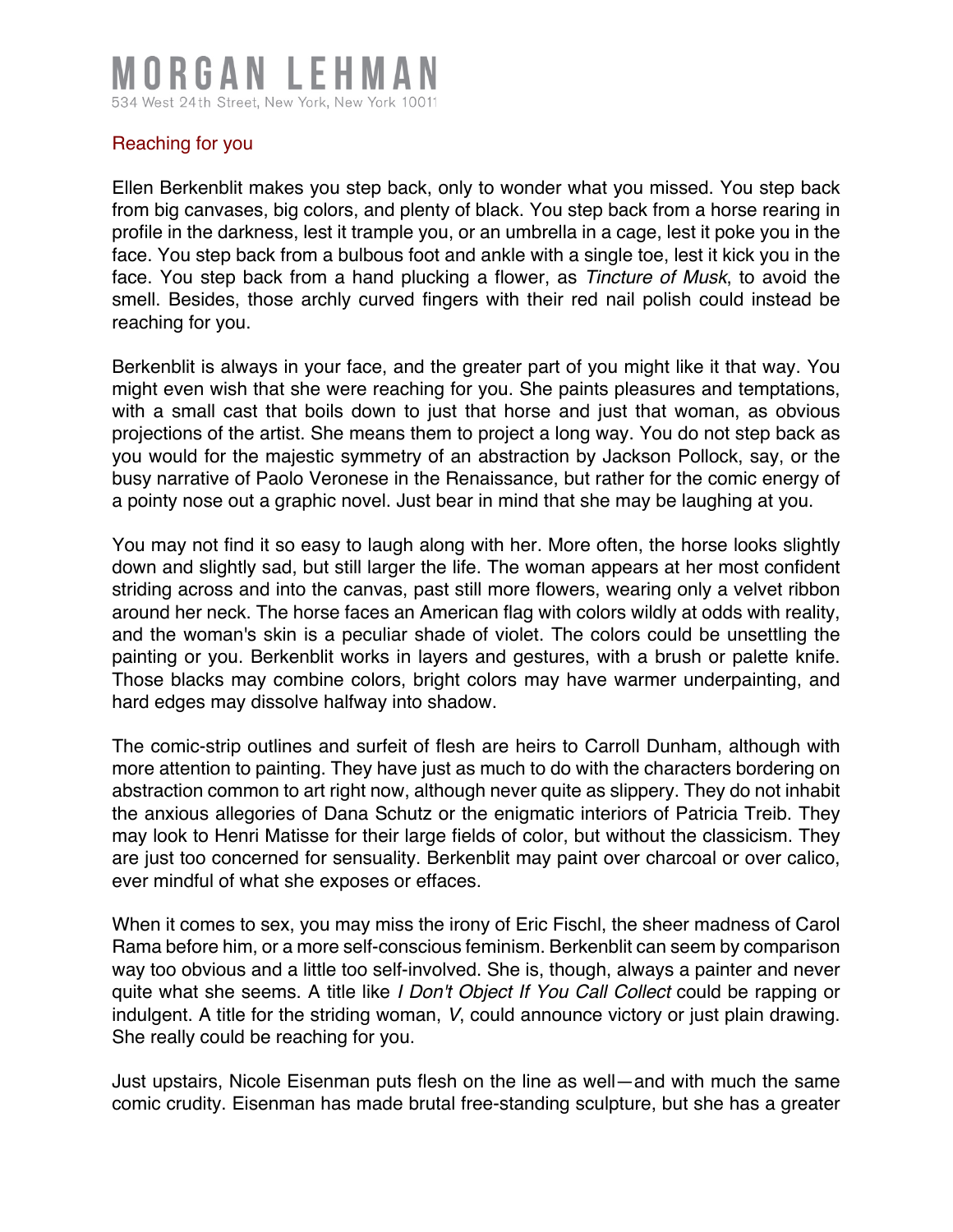#### ORGAN LE H 534 West 24th Street, New York, New York 10011

reputation for mask-like faces in paint. Here she works between the two, in wall reliefs and related works on paper. They run the gamut of expressions and assemblages. Yet their roots in pop culture and found imagery are hard to pin down. They exist for that tempting space in-between.

#### Beyond the horizon



Summer brings New Yorkers outdoors—and early summer in the galleries brings the outdoors in. Sometimes it seems that abstract art can encompass anything, but sometimes, too, it is rooted in landscape. Francisco Ugarte brings the outside in ingeniously, with a single brushstroke. It may be only the illusion of a brushstroke, but then it is only the illusion of a landscape as well. Ugarte restricts himself to the mark of a loaded brush, like a simpler David Reed, dragged across the center of an empty field—and then he recreates or reimagines the mark, painstakingly, on paper or canvas. The black acrylic gathers and scatters, while also drawing thin and leaving the fainter lines of individual bristles.

This art is determinedly abstract, but a video makes it hard to ignore the resemblance to a

horizon line or the texture of rock and soil. It shows hills going nowhere fast, perhaps near his native Guadalajara, as the backdrop to a whiter and more inscrutable plain, while a car crosses much like his brush. Past work has used paint tubes and shadows to conjure up model cities and foil-wrapped furniture to bring the discomforts of an arid landscape indoors, but here things stay plainer. Ugarte subtitles each work *Brushstroke*. And then he calls the show "Three Lines, One Square" to insist that he is only painting lines. As for the square, I never found it, but (like the brushstroke) it may have broken up some time before.

Shara Hughes is more summery and a lot less summary. It takes a whole show to discover the abstraction in her abstract landscapes or studio interiors. Her all-over painting looks representational enough, like Pierre Bonnard on steroids. The sheer density of dabs puts vegetation at its center. Some images, though, become harder to make out, apart from exercises in mostly primary colors. Taken together, as in 2017 Whitney Biennial or an earlier show of "Post-Analog Painting," they become a compendium of approaches to making a painting.

Patricia Treib is cleaner, but the compendium is there all the same. She combines firm edges with looser strokes to deepen her warm colors. Although their flatness may